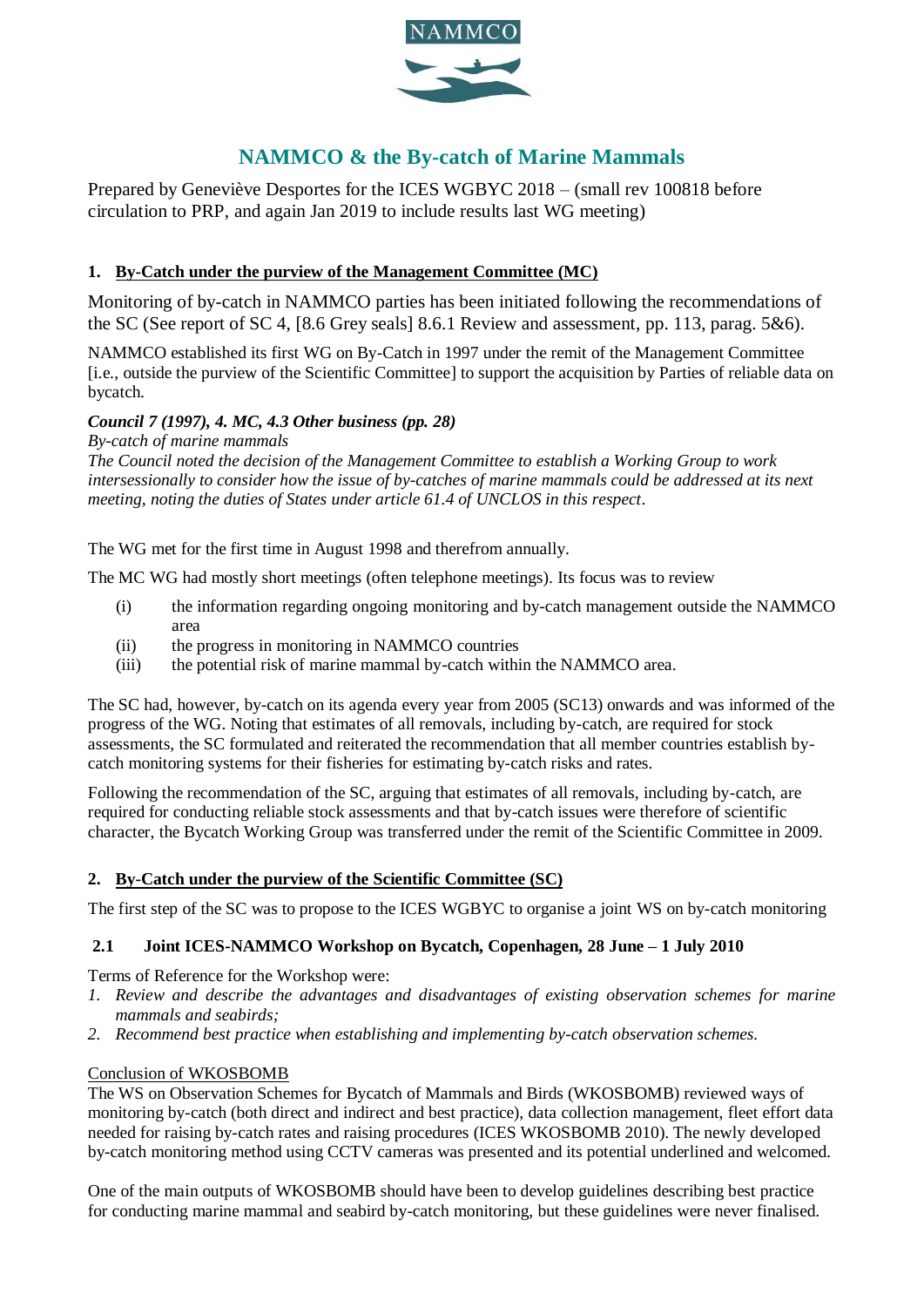

### **2.2 After WKOSBOMB**

Since then the SC had by-catch on its agenda at every annual meeting, mainly getting an update on monitoring process. Considering that the progress accomplished in by-catch monitoring and estimates warranted a thorough examination, SC 21 (2014) decided to establish a by-catch WG.

**General TORs for the NAMMCO BYC WG, as established by SC/21:** 

- *(i) Identify all fisheries with potential by-catch of marine mammals*
- *(ii) Review and evaluate current by-catch estimates for marine mammals in NAMMCO countries.*
- *(iii) If necessary, provide advice on improved data collection and estimation methods to obtain best estimates of total by-catch over time.*

It was also stressed by the SC, that the WG should establish some link with the ICES WGBYC.

2.2.1 SC WG on By-Catch, Reykjavík, 29 February 2016

#### *TOR specific to that meeting:*

- 1. *Establish the framework of the WG work*
- 2. *Identify:*
	- *a) what data and other information were available and which data were missing to be able to evaluate current by-catch estimates in NAMMCO countries,*
	- *b) identify possible Chairs, and*
	- *c) scheduling the next meeting and its specific TOR.*

#### **Results**

Review of the art in the different member countries.

**Kimberly Murray** (NOAA/NFSC) was asked to be Chair, while **Marjorie Lyssikatos** (NOAA/NFSC and Chair of the ICES WGBYC) and **Simon Northridge** (Scottish Oceans Institute University of St Andrews, former Chair of the ICES WGBYC) were invited as experts.

# 2.2.2 SC WG on By-Catch, Copenhagen, 2-4 May 2017

#### *ToR specific to that meeting:*

- *1. Review the Norwegian harbour and grey seals and harbour porpoise by-catch data and estimates;*
- *2. Review the Icelandic lumpfish and cod gillnet fishery by-catch data and estimates;*
- *3. Review the situation in the Faroese mid-water trawling - precise fleet description, by-catch risk and reporting; methods for improving the situation;*
- *4. Review the information from Greenland on reporting of by-catch for the different species.*

#### **Results**

The Norwegian and Icelandic by-catch estimates were not endorsed by the WG and recommendations were provided for further analysis.

The situation in Faroes and Greenland were reviewed, and the WG started a risk examination, considering fisheries kind and overlapping with marine mammal distribution, and recommendations were provided for progressing in getting the most needed information on by-catch.

#### 2.2.3 SC WG on By-Catch, Video Conference, 4 April 2018 *ToR specific to that meeting:*

- *1. Review the Icelandic lumpsucker and cod gillnet fishery by-catch data and estimates;*
- *2. Updates on answers to BYCWG recommendations from 2017*

#### **Results**

#### **Iceland**

The by-catch estimates for the Icelandic lumpsucker gillnet fishery were endorsed by the WG, although recommendations were provided for a more transparent presentation of the result.